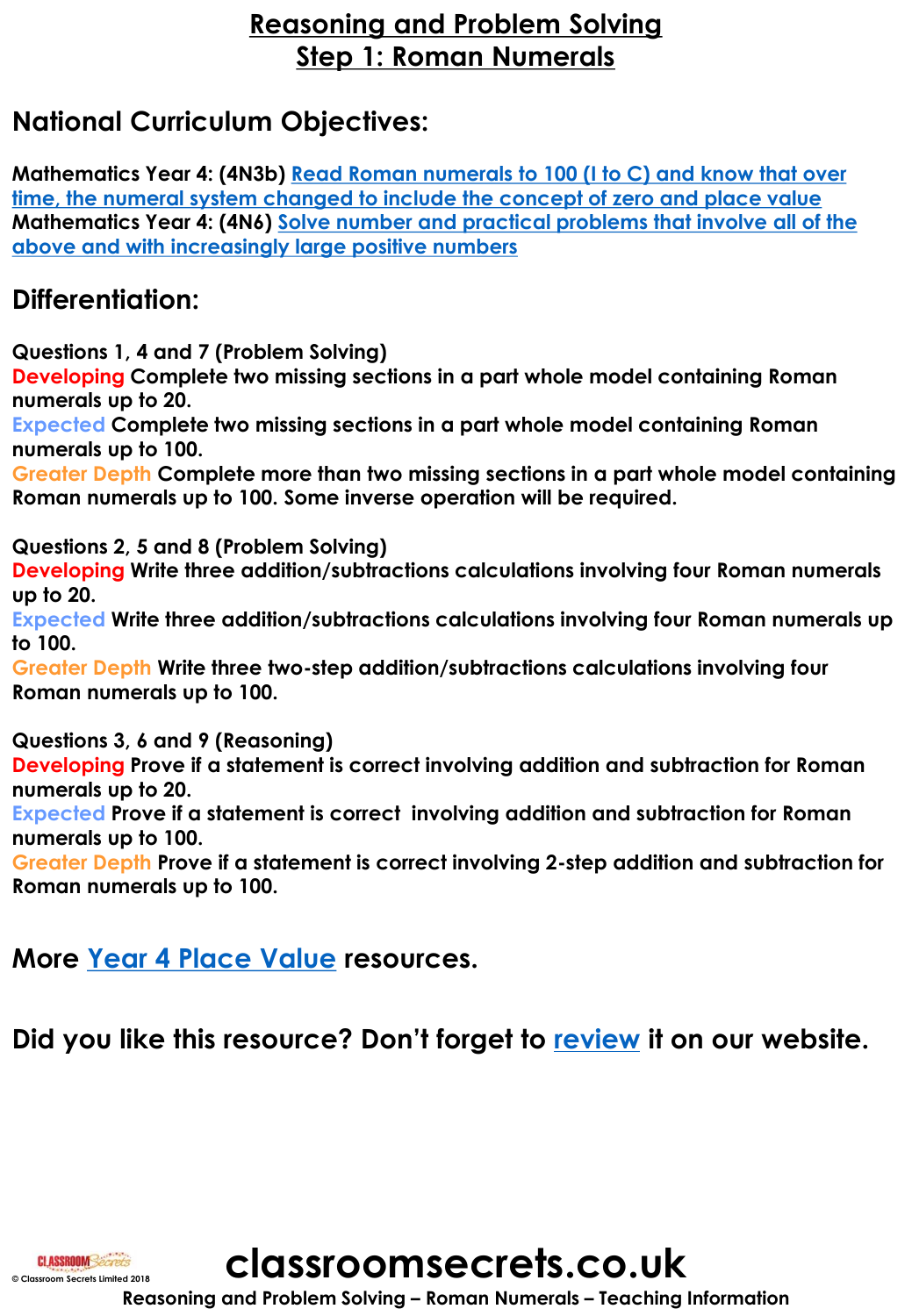

**Reasoning and Problem Solving – Roman Numerals – Year 4 Developing**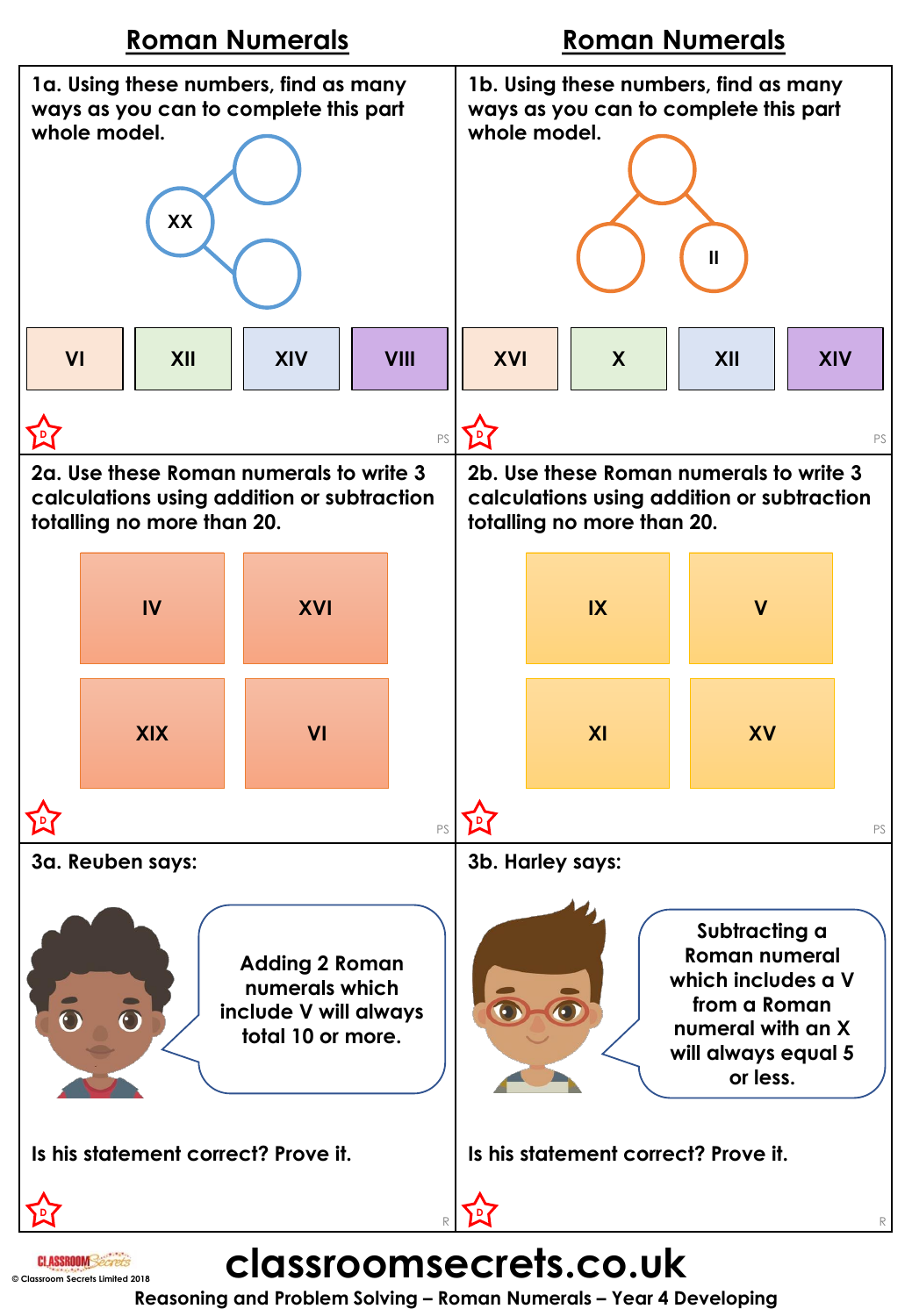

**Reasoning and Problem Solving – Roman Numerals – Year 4 Expected**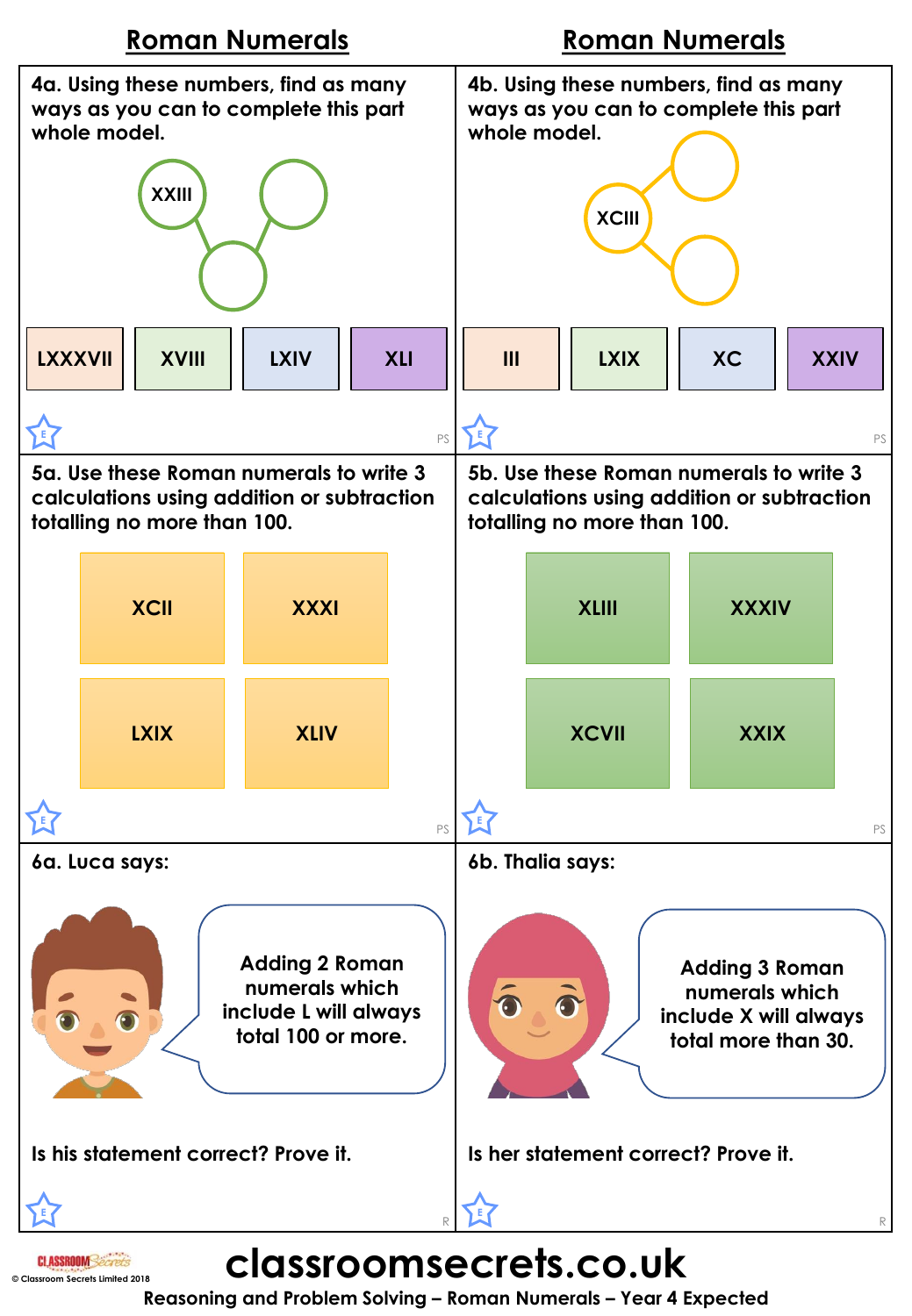

**Reasoning and Problem Solving – Roman Numerals – Year 4 Greater Depth**